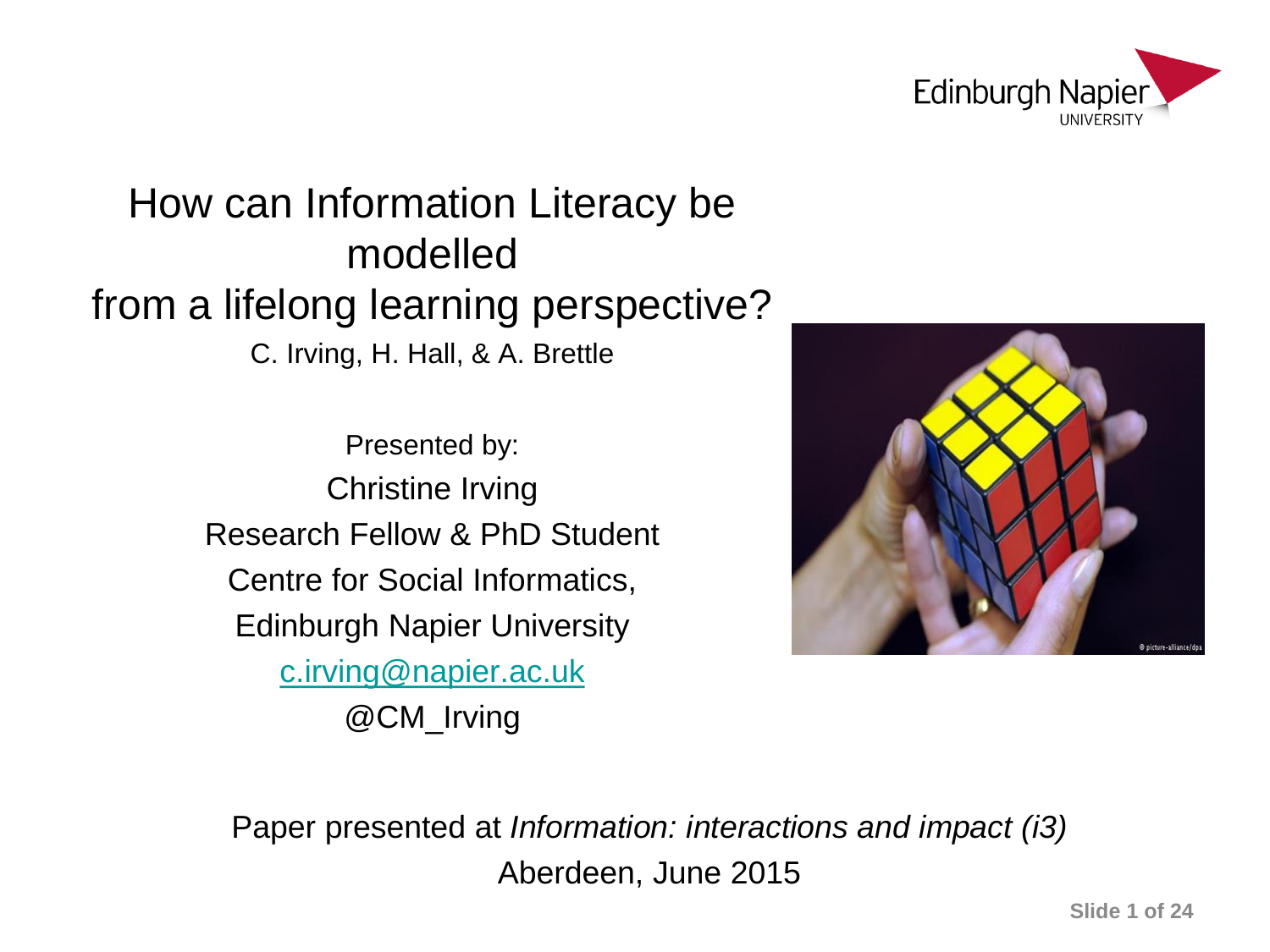#### **Presentation overview**



- Literature review highlights
- Examples of models and frameworks
	- Sector specific
	- Life wide
- What needs to appear in a more comprehensive model?
- Draw on the work of the Scottish Information Literacy project / National Information Literacy framework (Scotland)
- Prototype model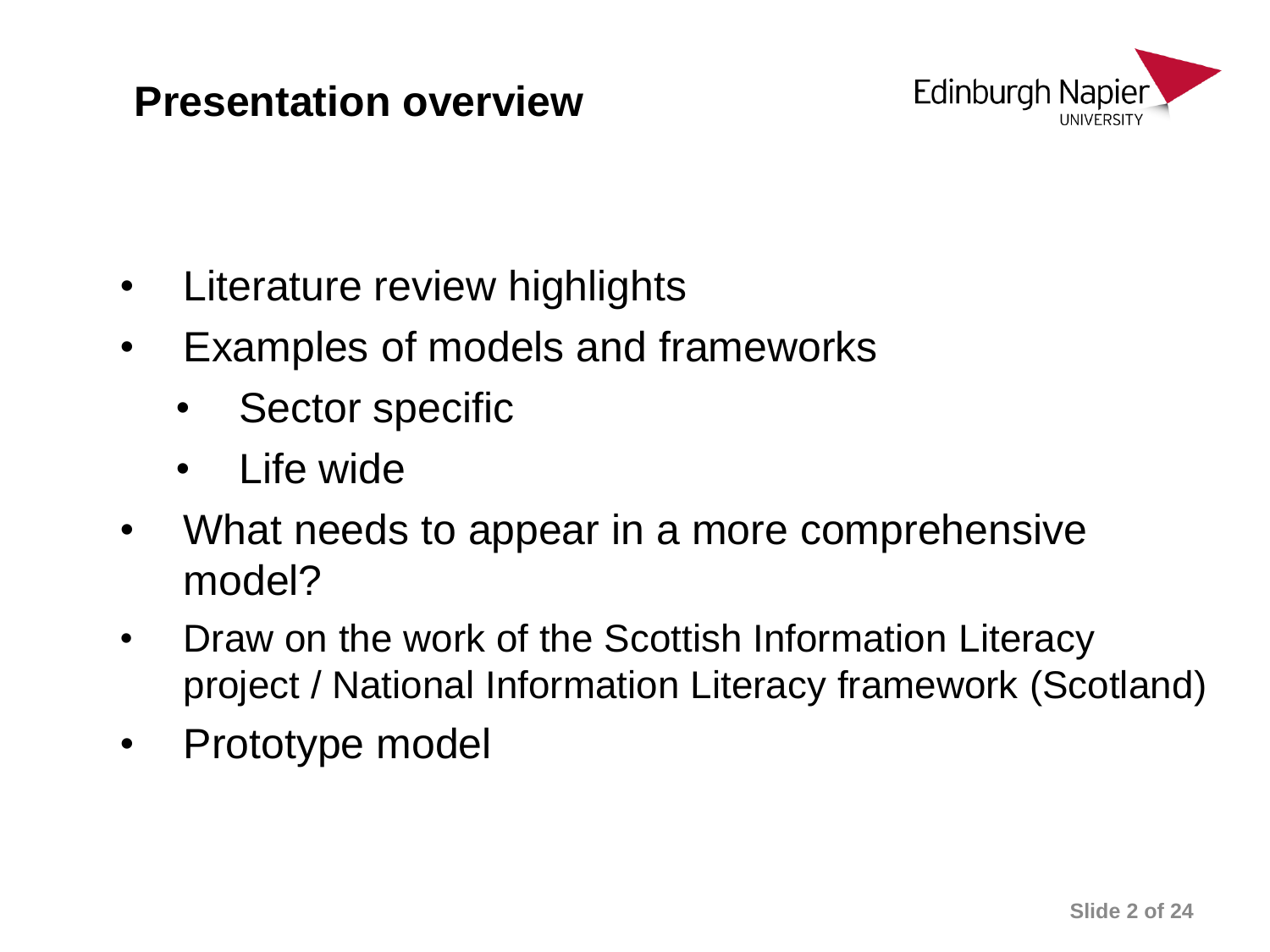### **Information Literacy definition/s**





- number of definitions; some commonality but they can vary by: country, institutions, LIS professional bodies, non government organisations, researchers and practitioners
- some recognition for the term gained predominantly within LIS but explanation still required

#### **CILIP (2004) Definition**

*Information Literacy is knowing when and why you need information, where to find it, and how to evaluate, use and communicate it in an ethical manner.*

Oor Wullie @ D.C.ThomsonSCo. Ltd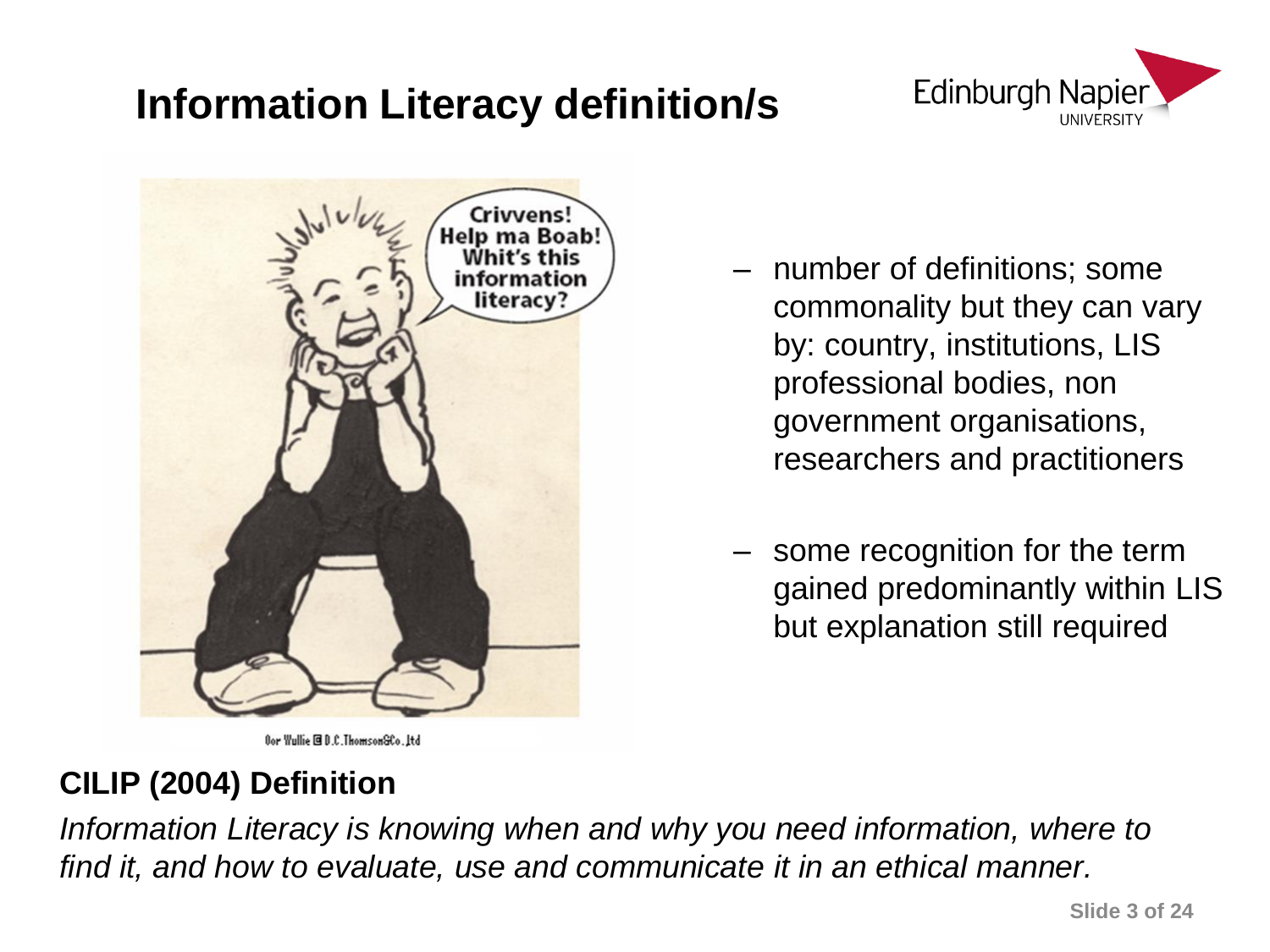### **Information Literacy 1974-2004**



#### **1970s**

**Term coined** by Paul Zurkowski (1974) **US Information Industries Association**

Information Literacy initiatives in **Australia** originated in the **school library sector** 

#### **1980s**

Information Literacy initiatives in **New Zealand** in the **school library sector** mid-1980s

**ALA** (1989) **highlights the importance** of Information Literacy to **individuals, business, and citizenship**

#### **1990s**

**Higher education librarians** became Information Literacy's **main advocates**  UK **HE model** - **SCONUL** *Seven pillars of information skills model*

#### **2000s**

**Webber & Johnston** define information literacy **as an efficient and ethical information behaviour**

**Prague Declaration** (UNESCO, identifies Information Literacy as part of the **basic human right of life long learning**

**CILIP (2004)** recognises the need to **define Information Literacy** in a way that was understandable by **all information-using communities** in the UK

**Slide 4 of 24**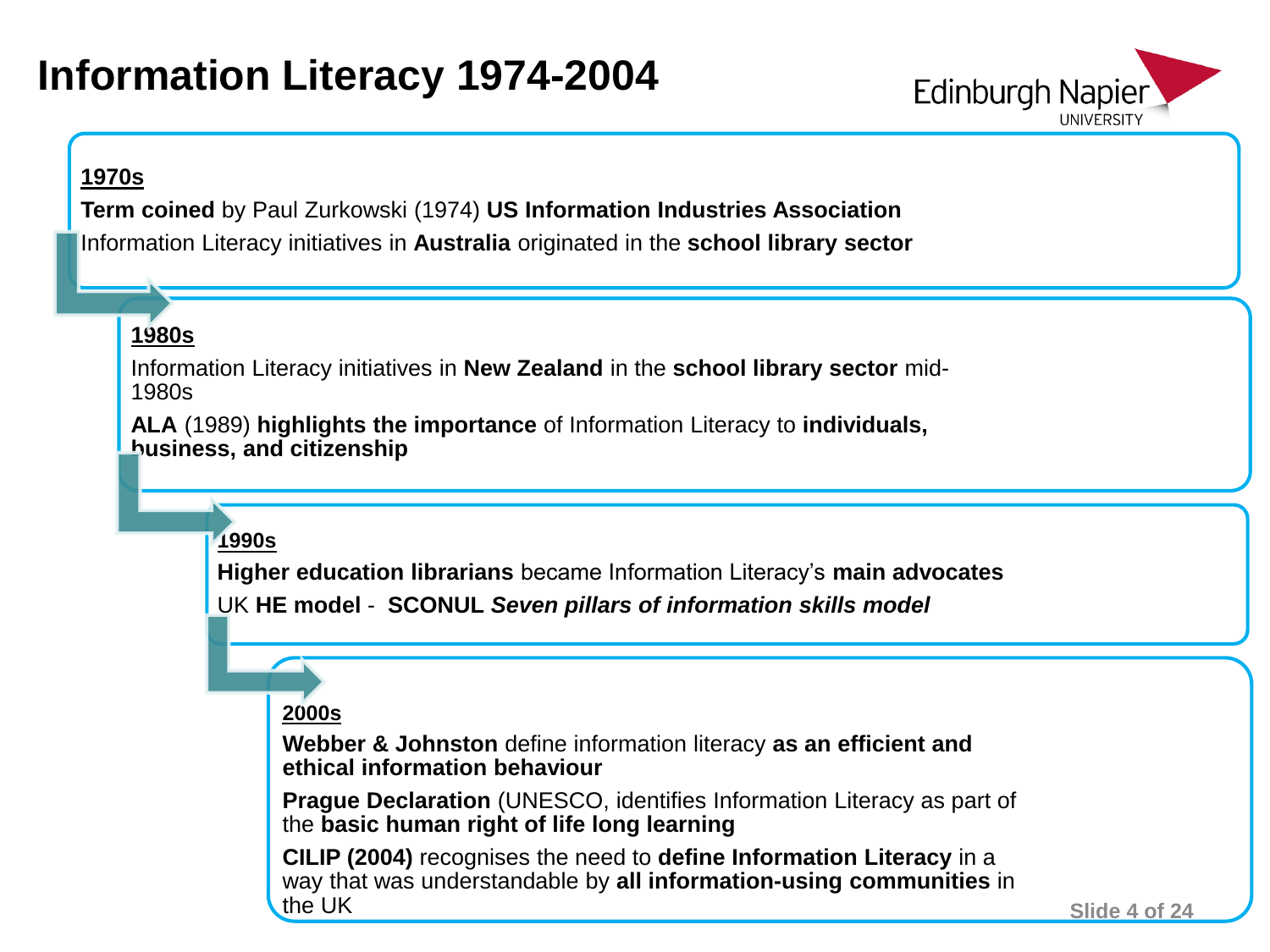### **Information Literacy narrative**



Three different but overlapping strands:

**1. texts written by practitioners** examples of good practice

- **2. policy-making texts that explicitly stress the importance of all people becoming information literate**, e.g. documents published or supported by organizations such IFLA and UNESCO
- 3. contains a growing body of **empirically and theoretically grounded research texts** produced at university departments

Pilerot and Lindberg (2011) & Pilerot (2014)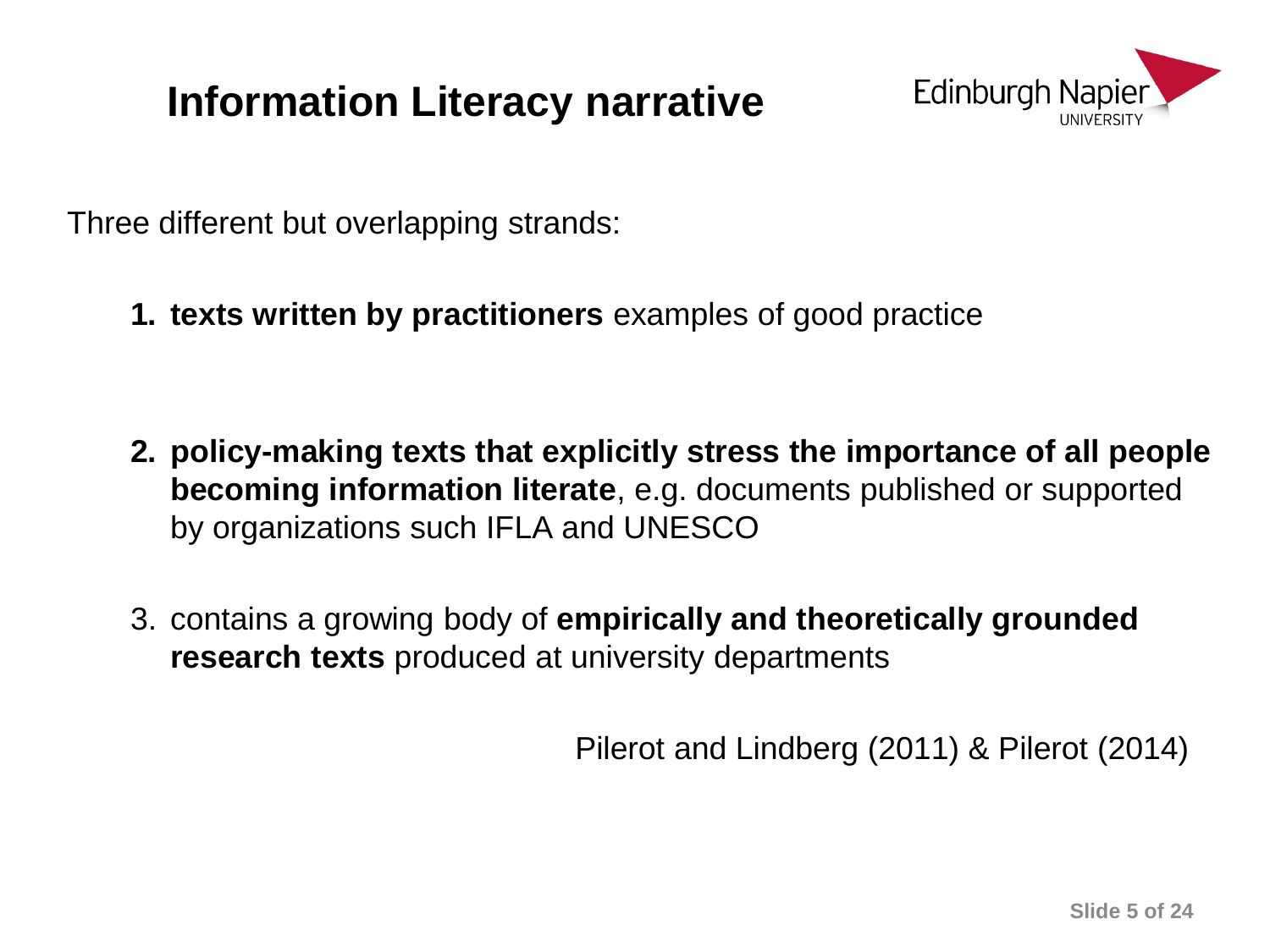#### Herring (1996, 1999, 2004) Williams, Wavell & Coles (2001) Pickard (2004) Shenton (2004) Bruce (1998) SCONUL (1999) Johnston & Webber (2003) Brettle (2003)  $J_2$  and  $J_3$  and  $J_4$  and  $J_5$  and  $J_6$  and  $J_7$  and  $J_8$  and  $J_9$  and  $J_9$  and  $J_9$  and  $J_9$  and  $J_9$  and  $J_9$  and  $J_9$  and  $J_9$  and  $J_9$  and  $J_9$  and  $J_9$  and  $J_9$  and  $J_9$  and  $J_9$  and  $J_9$  and Goldstein (2014) Wai-yi Cheuk (1998, 2002) Bruce (1999) Lloyd (2004) **Workplace Health Higher education (Pre-) school**

### **Information Literacy research focus -> 2004**

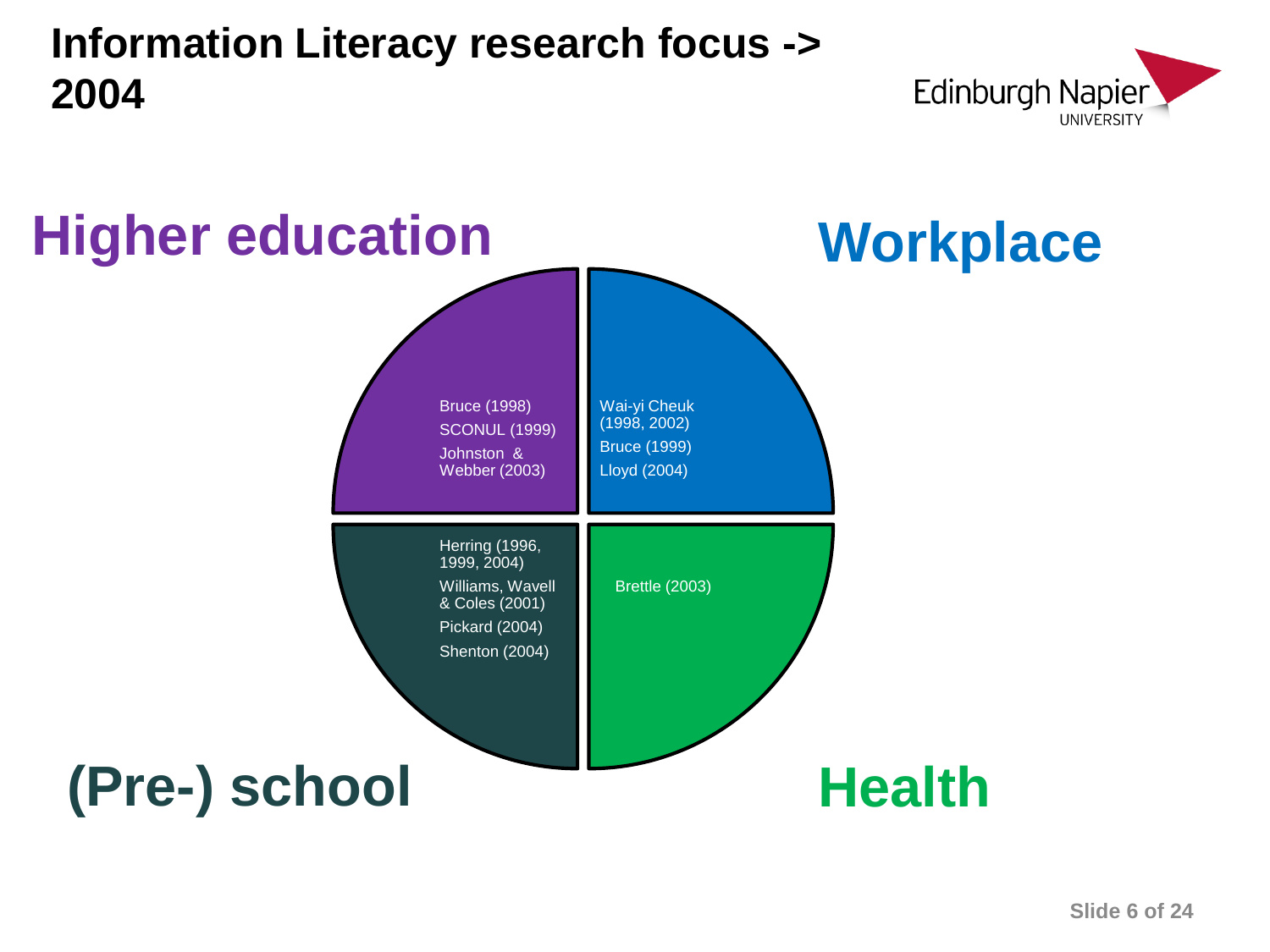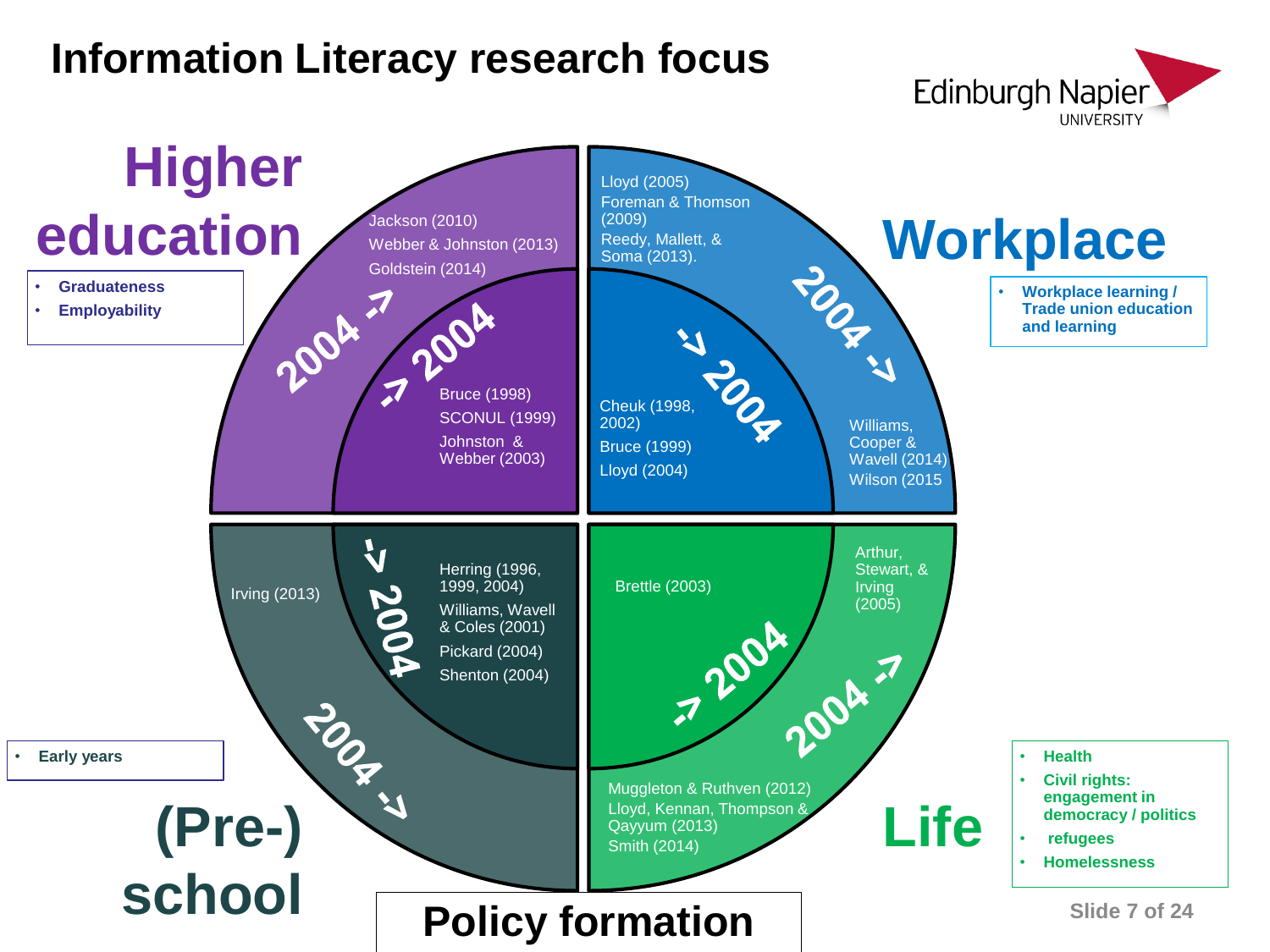## **Information Literacy and lifelong learning**



- ALA 's Presidential Committee on Information Literacy was appointed in **1987**
- *Information Literacy: the key competency for the 21st century* (Bundy, **1998**)
- SCONUL Task Force (December **1998**)
- Prague Declaration *Towards an information literate society* (UNESCO **2003**)
- Alexandria Proclamation on Information Literacy and lifelong learning , in **2005** (Garner, **2006**)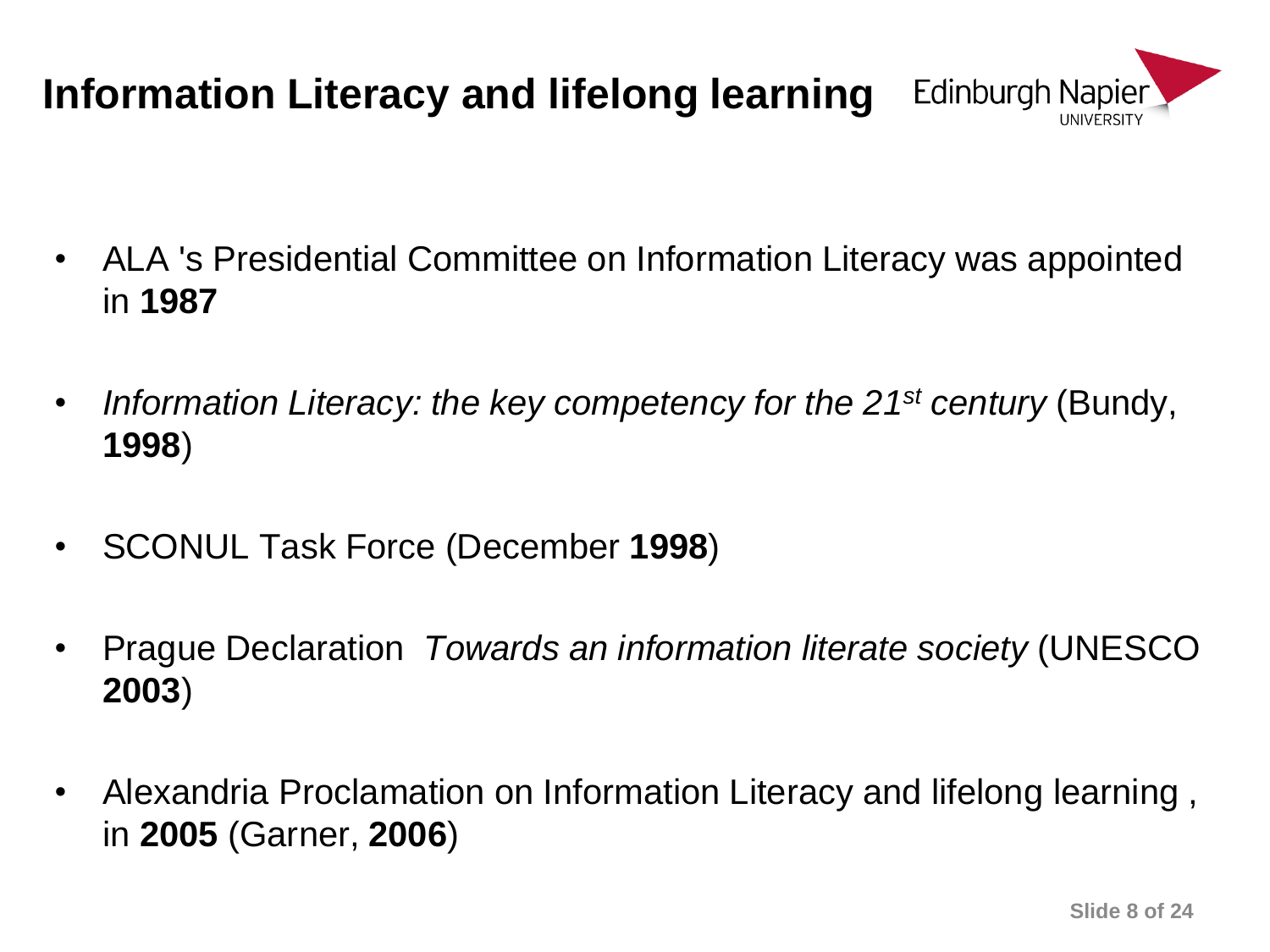

### **Lifelong learning definition examples**

[lifelong learning is about] … "personal fulfilment and enterprise; **employability** and adaptability; active **citizenship** and **social inclusion**"... "encompassing formal and informal learning, **workplace learning**, and the skills, knowledge, attitudes and behaviours that people acquire in **day-to-day** experience". Scottish Executive's (2003, p.7)

In contemporary conditions learning becomes not only '**lifelong**', suggesting learning as relevant throughout the life course, but also '**life wide**', suggesting learning as an essential aspect of our **whole life experience**, not just that which we think of as 'education'. Harrison, Reeve, Hanson,. & Clarke. (2002, p.1)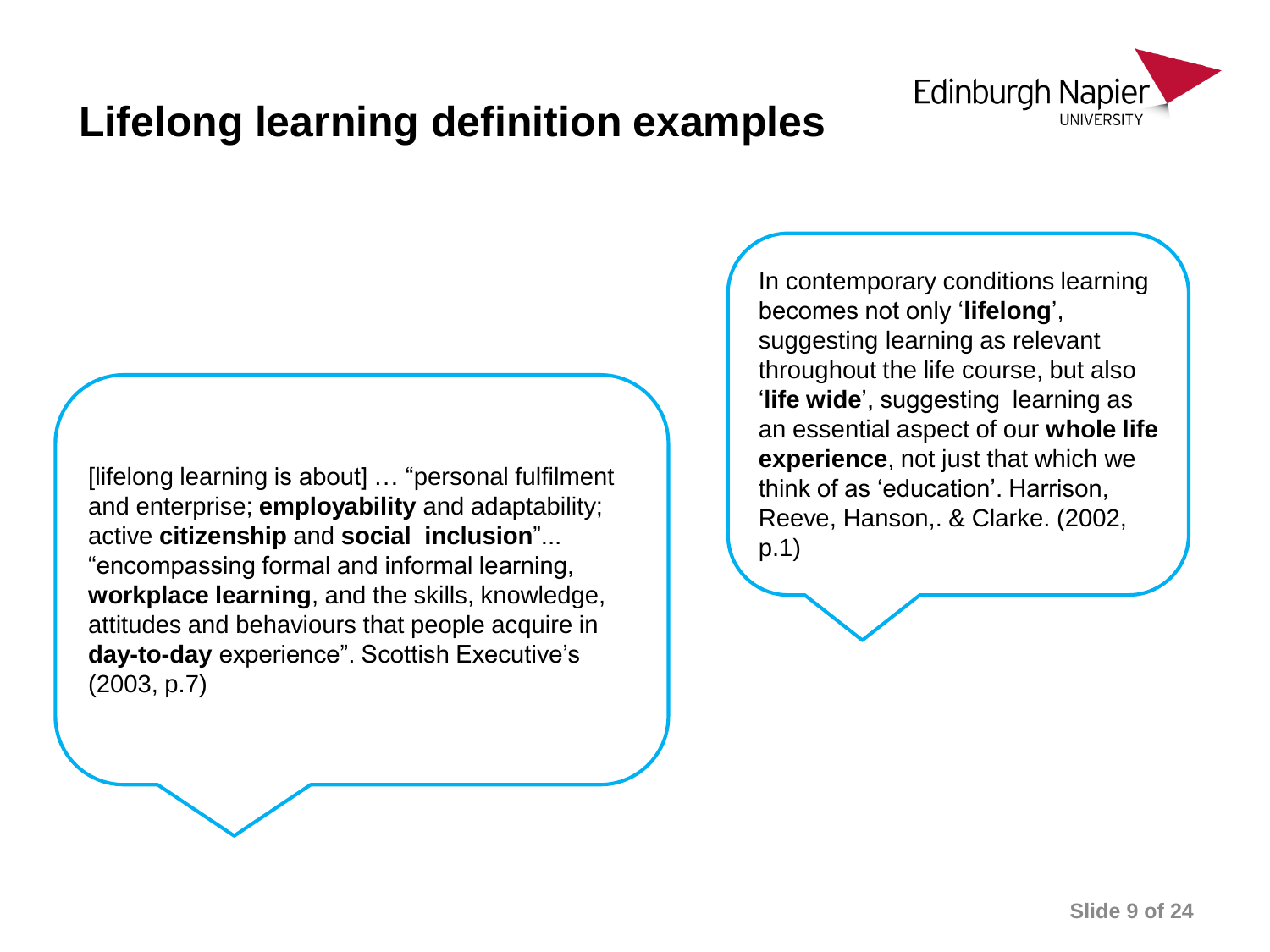### **Information Literacy in the context of lifelong learning**





Irving (2006, 2010, 2011, 2013) Irving & Crawford (2007) Crawford & Irving (2007, 2009, 2012, 2013)

**Slide 10 of 24**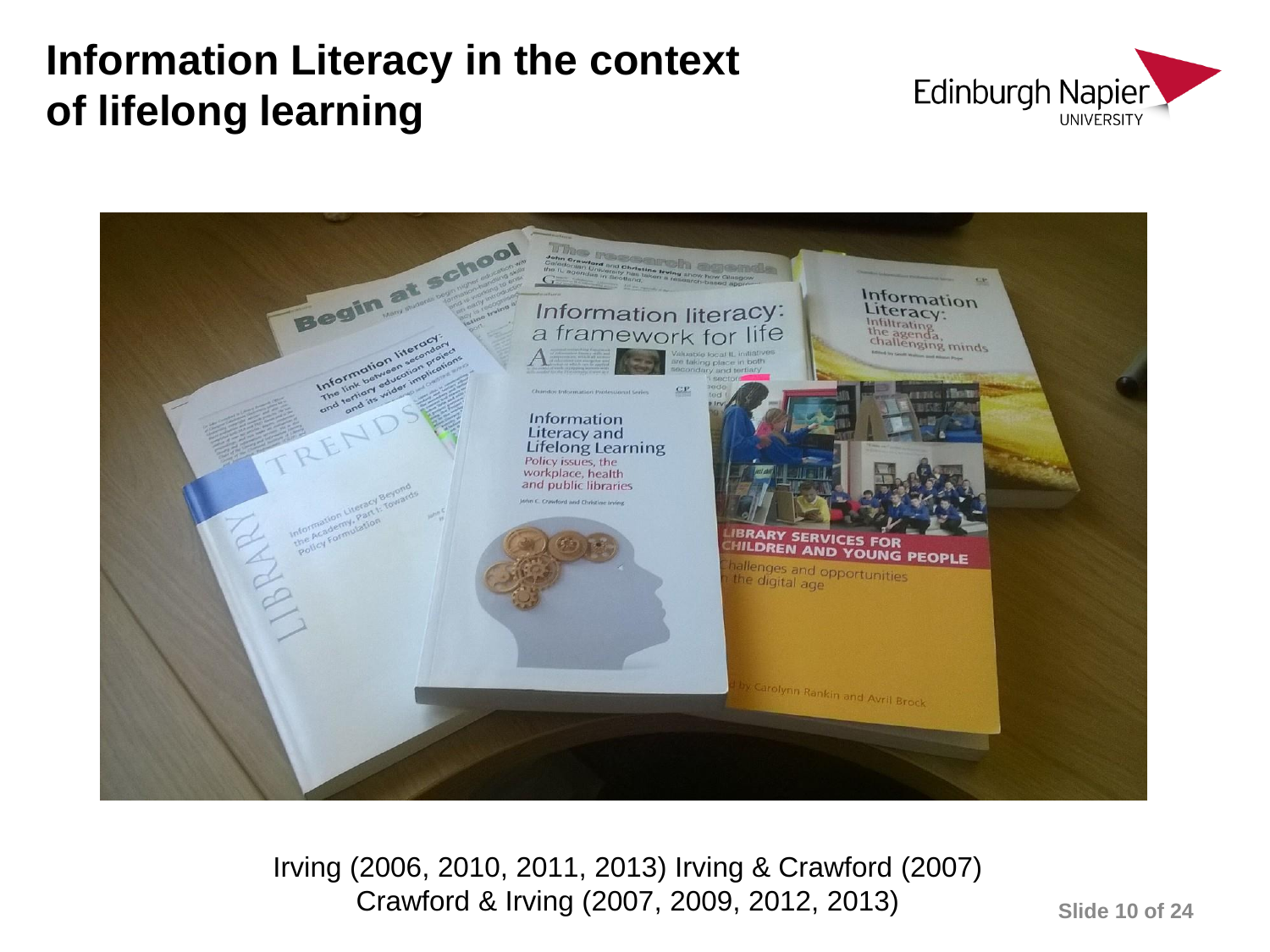

#### **The distinction between a model & a framework**

- **Frameworks** the way ideas are organised; classification
- **Model**
	- smaller entity than a framework (a framework may include models)
	- shows relationships between entities
	- shows how concepts are operationalised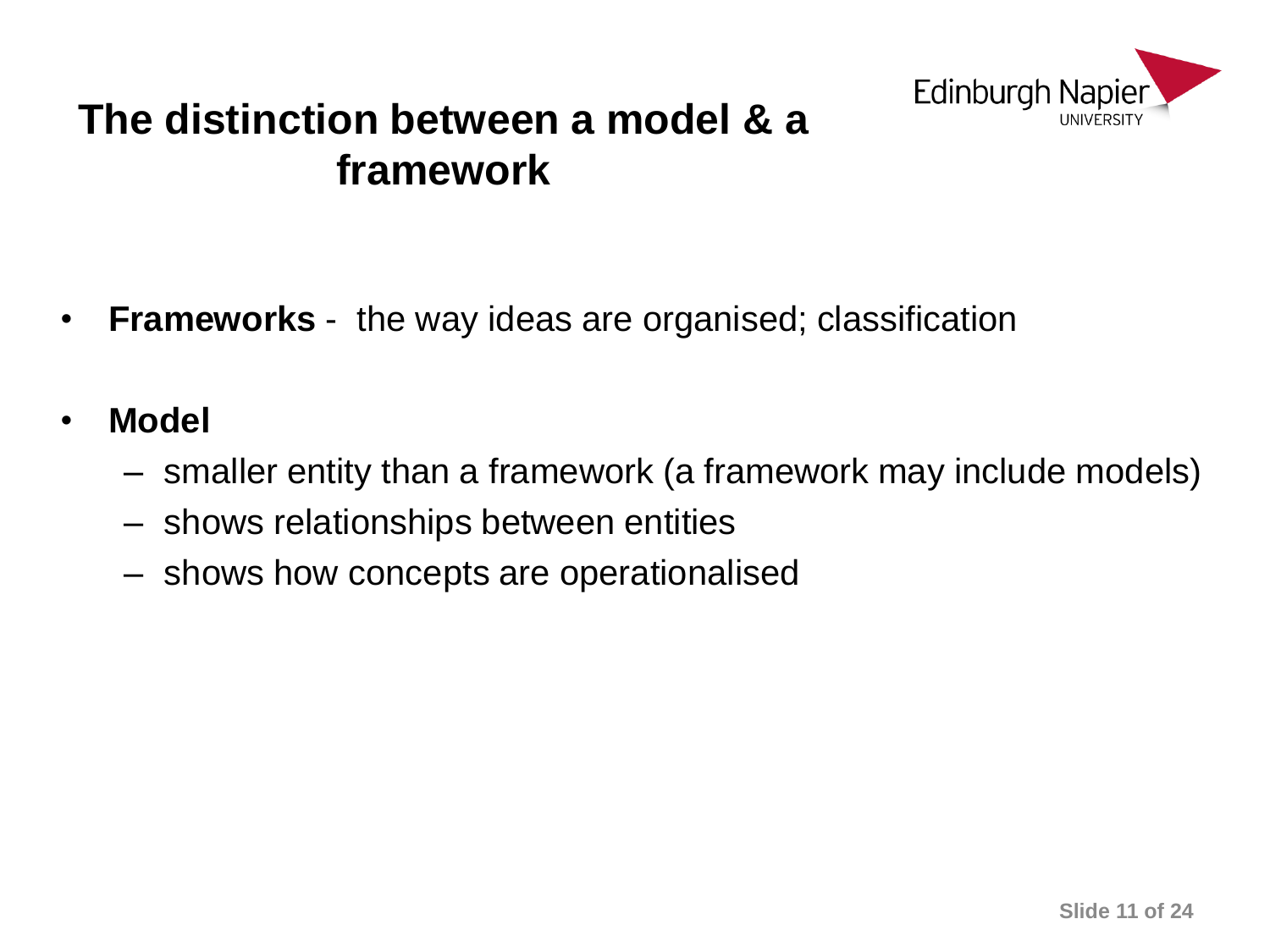# **Information Literacy models & frameworks – examples**



- SCONUL 7 Pillars of Information Literacy (1999); Bent & Stubbings (2011)
- PLUS Information Skills Model (Herring, 1996, 1999)
- NHS Education for Scotland Information Literacy Framework (2008)

Individually they are:

- valuable in their own right but ...
- not easily applied to other contexts and
- do not aid transition from one sector to another and lifelong learning however …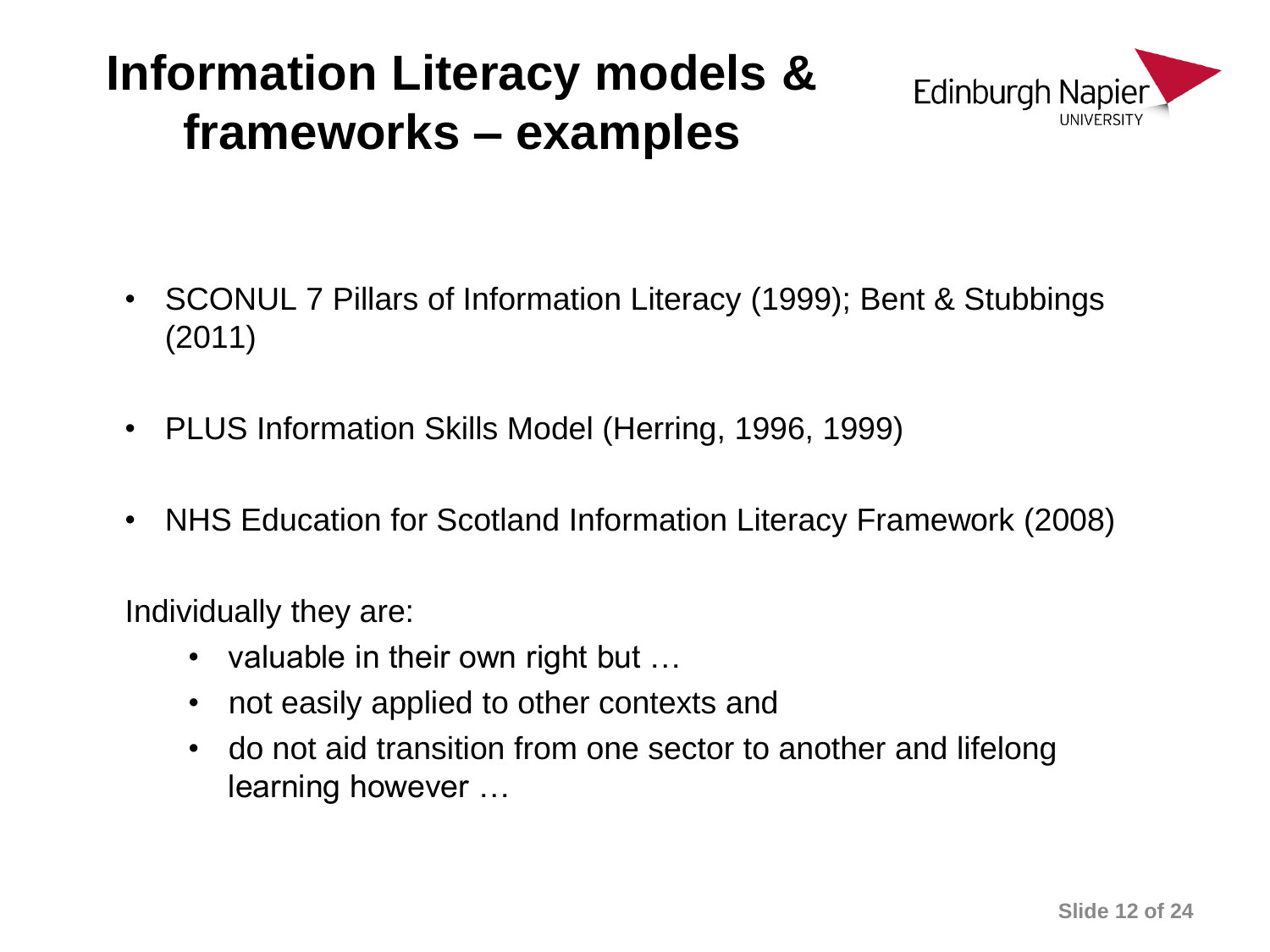### **National Information Literacy Framework (Scotland) Irving (2007)**



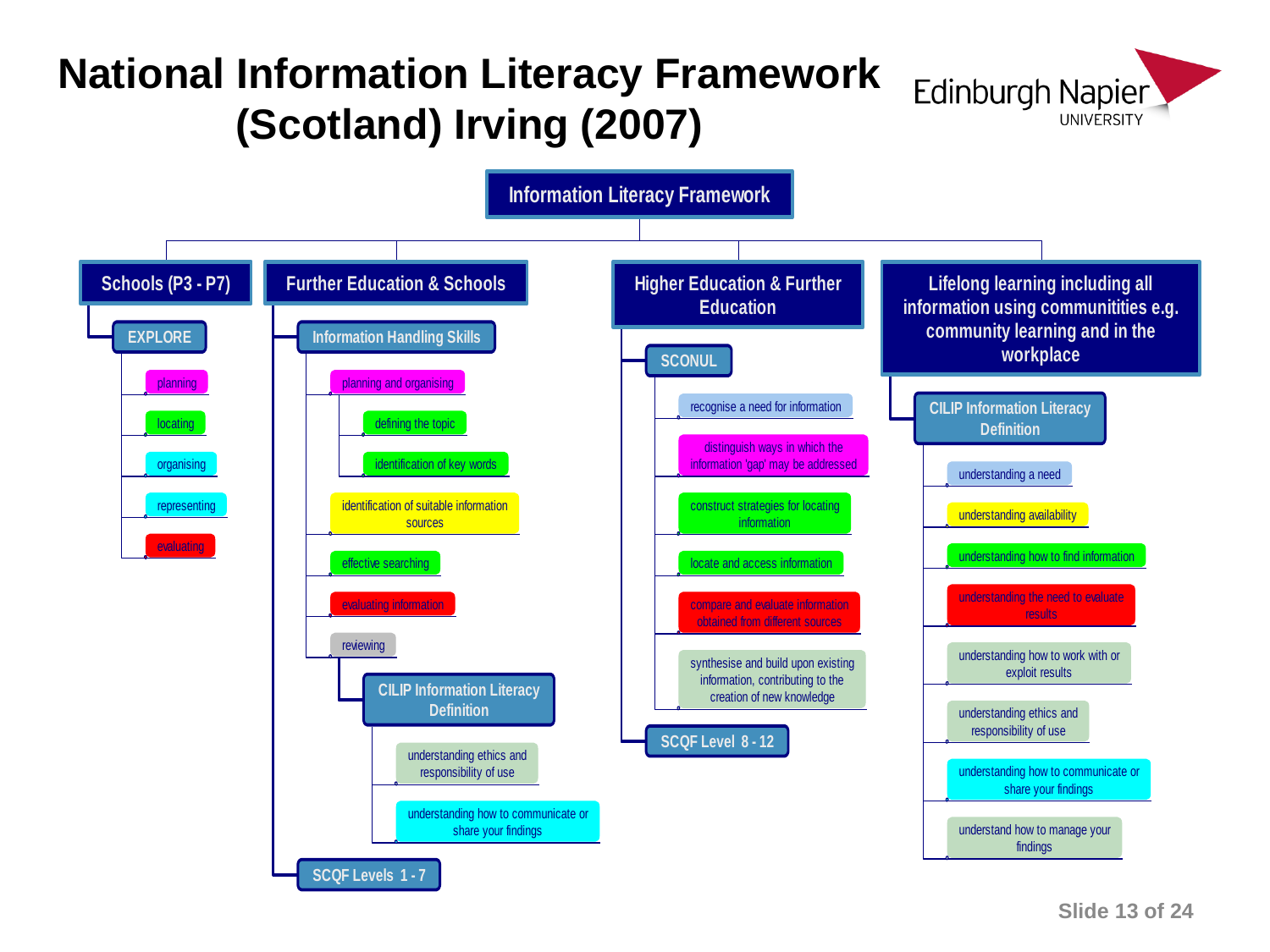### **National Information Literacy Framework (Scotland) Irving (2007)**





However what is missing is …

- iterative process
- multifaceted aspect of individuals and information resources
- information context
- information behaviour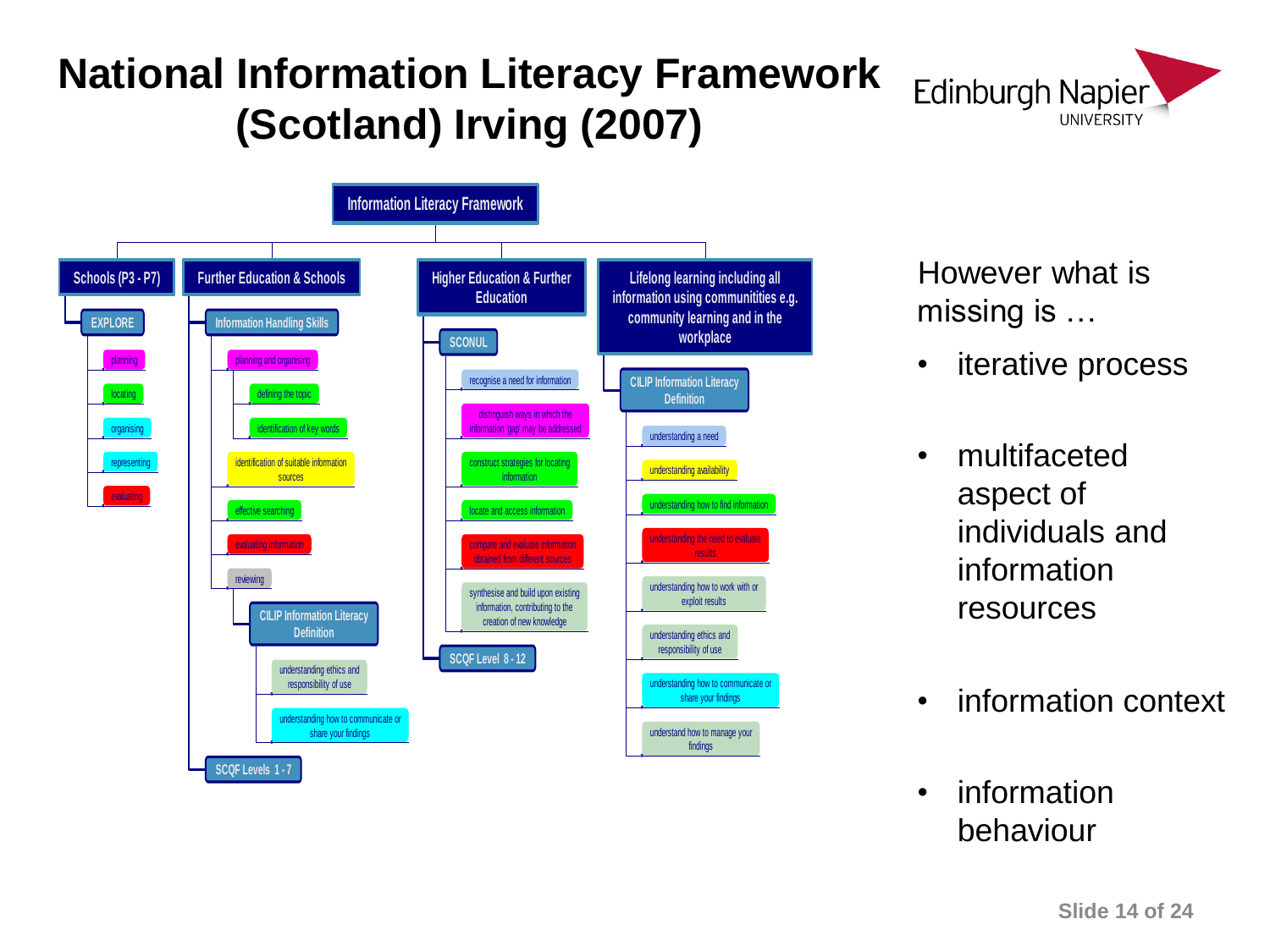#### **Slide 15 of 24 15**















## **Information Literacy through different lenses**



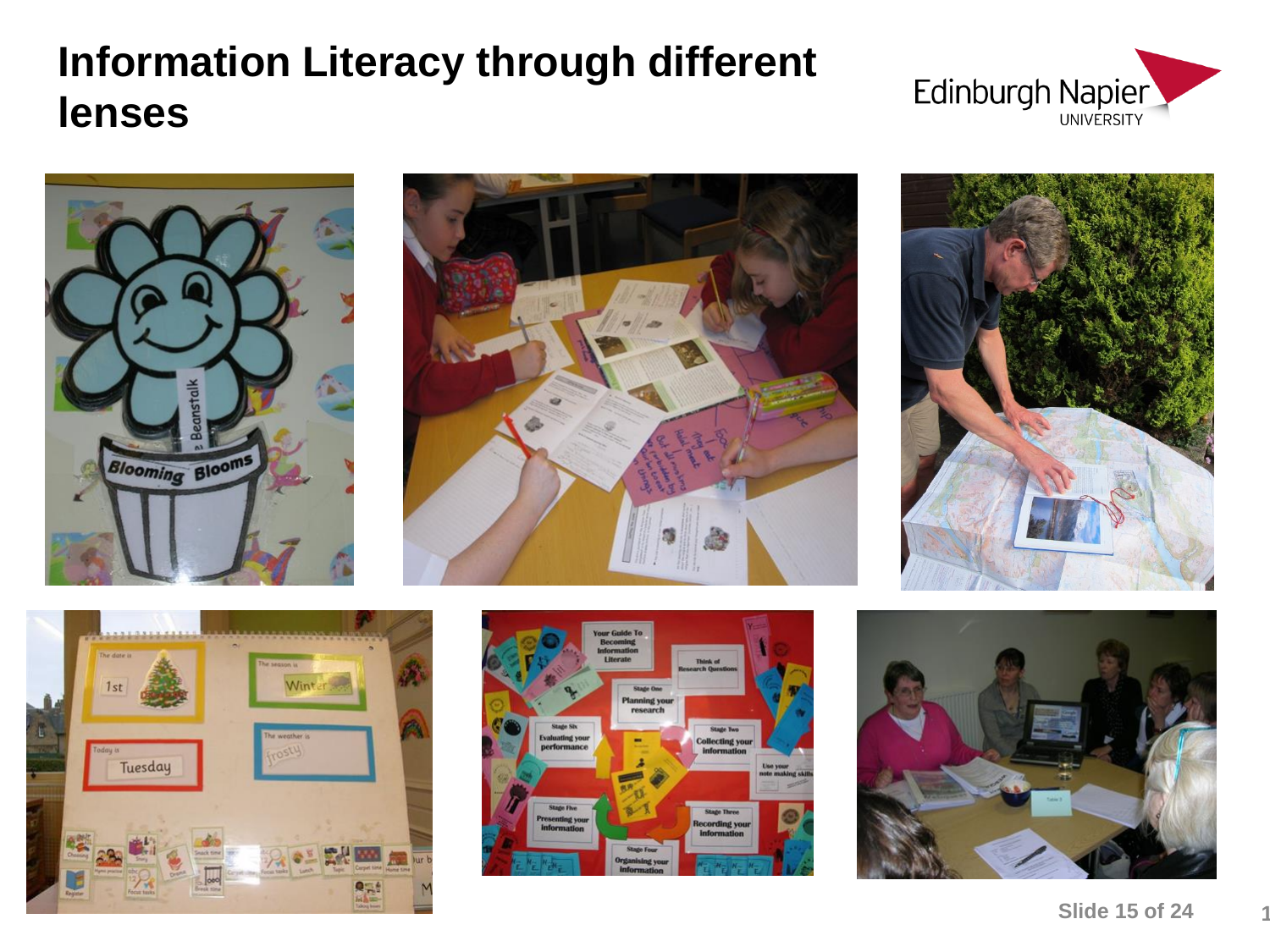

#### **More comprehensive lifelong learning model required**

What is needed is a model:

- To **aid transition** across the lifelong learning sectors
- To **recognise different** information literacies, **Information Literacy landscapes** (education, workplace, life) e.g. Information Literacy as a socially enacted practice (Lloyd, 2010)
- To incorporate **knowledge and experiences**  we don't all have the same
- To take into account **information behaviour** theories and practice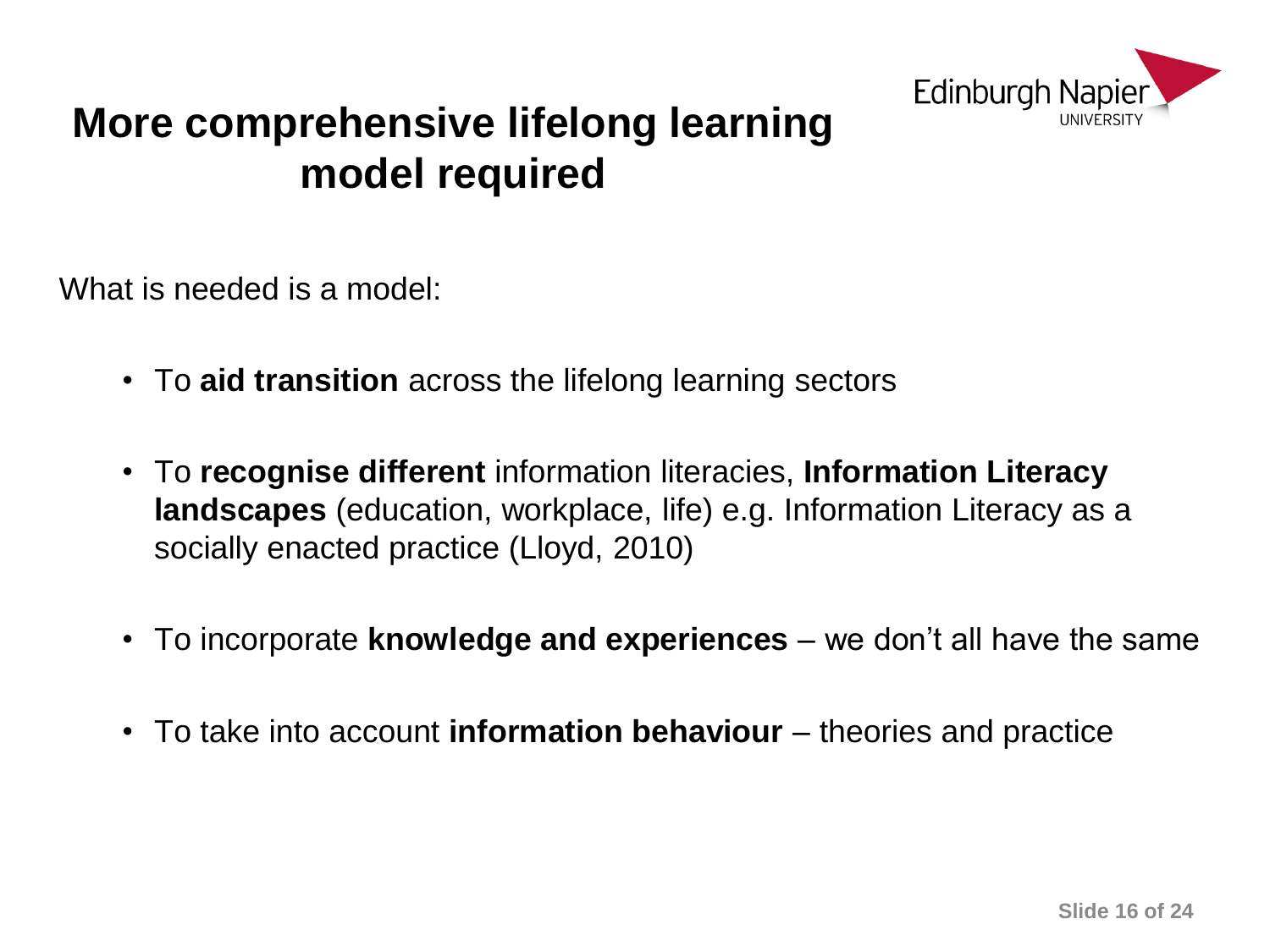

**Slide 17 of 24**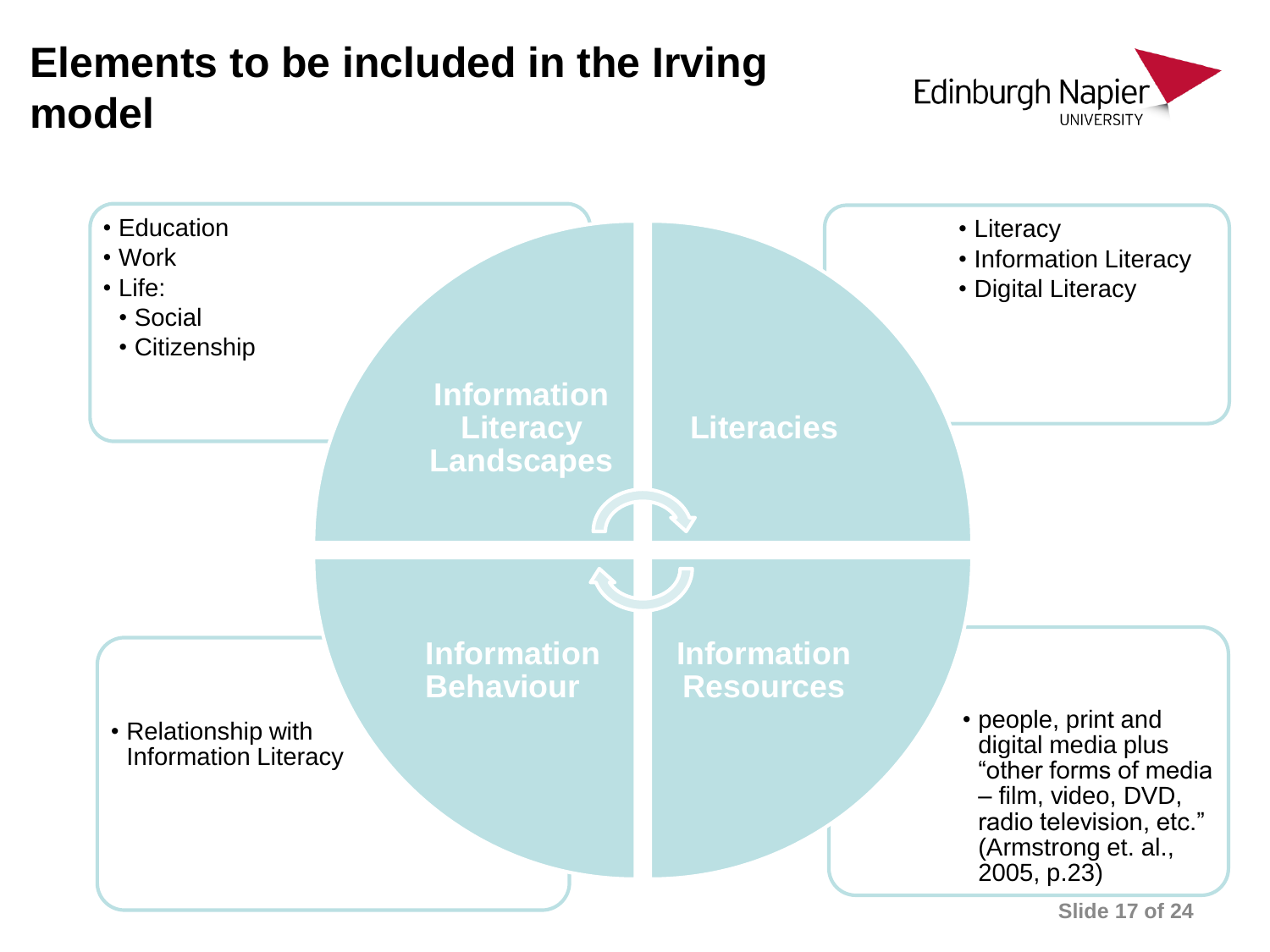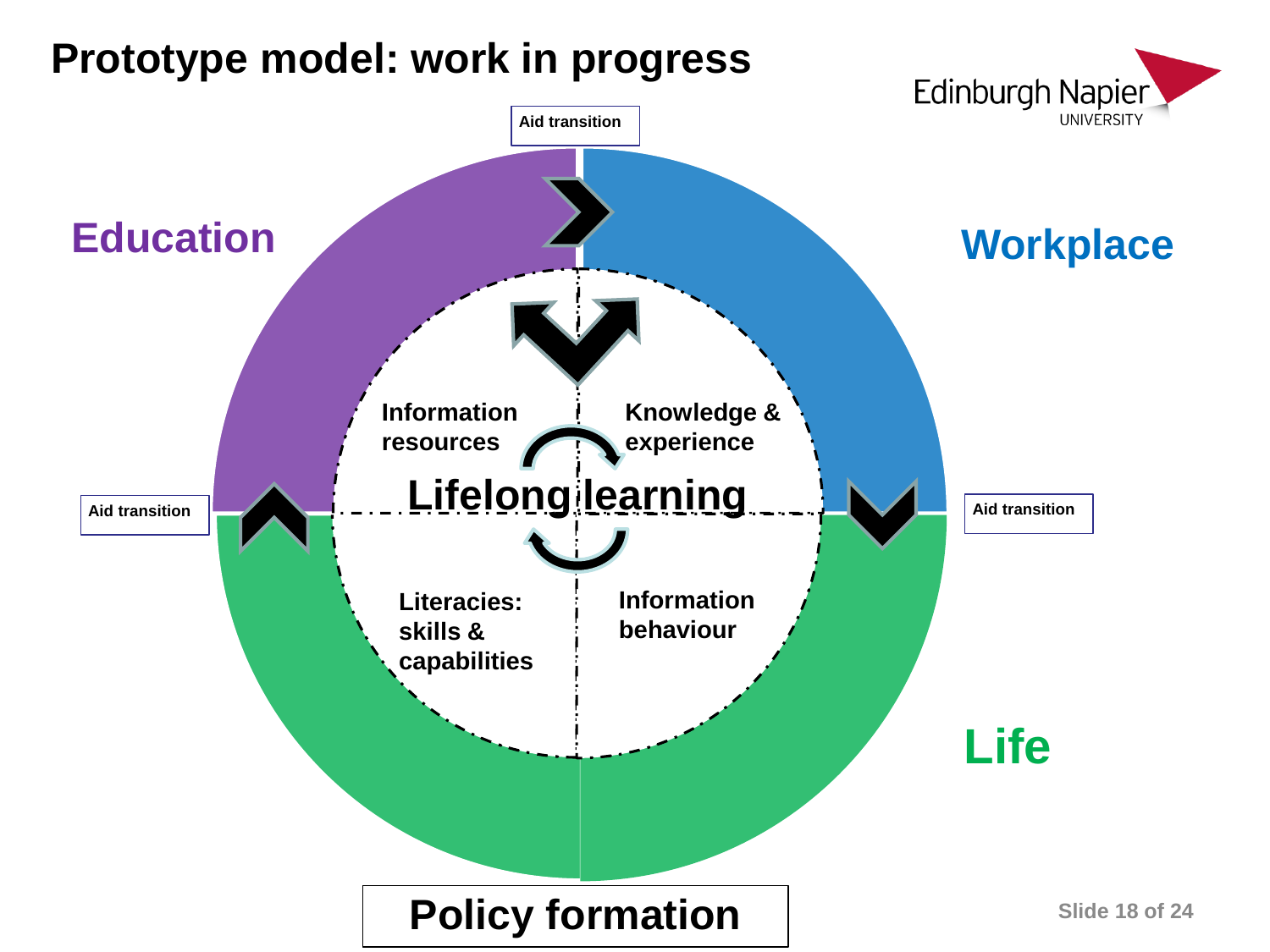

- American Library Association (1998) A Progress Report on Information Literacy: An Update on the American Library Association Presidential Committee on Information Literacy: Final Report. American Library Association, Chicago. Retrieved June 19, 2015 from<http://www.ala.org/acrl/publications/whitepapers/progressreport>
- Arthur, R., Stewart, C. and Irving, C. (2005). Bite-sized learning for all Scottish citizens, *Library + information update*, 4 (1-2), 22-25.
- Armstrong, C., Abell, A., Boden, D., Town, S., Webber, S. and Wooley, M. (2005). Defining information literacy for the UK, *Library + information update*, 4 (1-2) 22-25.
- Bent, M. & Stubbings, R. (2011). *The seven pillars of information literacy: the core model for higher education*. Retrieved January 9, 2015 from<http://www.sconul.ac.uk/sites/default/files/documents/coremodel.pdf>
- Brettle, A. (2003). Information Skills Training: A Systematic Review of the Literature." Health Information and Libraries Journal 20. Suppl1: 3-9.
- Bruce, C.S. (1998). The phenomenon of Information Literacy, *Higher Education Research & Development*, 17(1), 25- 43.
- Bruce, C.S. (1999). Experiences of Information literacy in the Workplace, *International Journal of Information Managemen*t, 19(1), 33-48.
- Bundy, A. (ed.). (2004). Australian and New Zealand Information Literacy Framework: principles, standards and practice(2nd ed.). Adelaide: Australian and New Zealand Institute for Information Literacy.
- CILIP (2004). (2004). Information literacy definition. Retrieved June 19, 2015 from <http://www.cilip.org.uk/cilip/advocacy-campaigns-awards/advocacy-campaigns/information-literacy/information-literacy>
- Cheuk, Bonnie. "Information Literacy in the Workplace Context: Issues, Best Practices and Challenges." July 2002. White Paper prepared for UNESCO, the U.S. National Commission on Libraries and Information Science, and the National Forum on Information Literacy, for use at the Information Literacy Meeting of Experts, Prague, The Czech Republic.
- Crawford, J. & Irving, C. (2007). Information literacy, the link between secondary and tertiary education project and its wider implications. *Journal of Librarianship and Information Science, 39*(1), 17-26.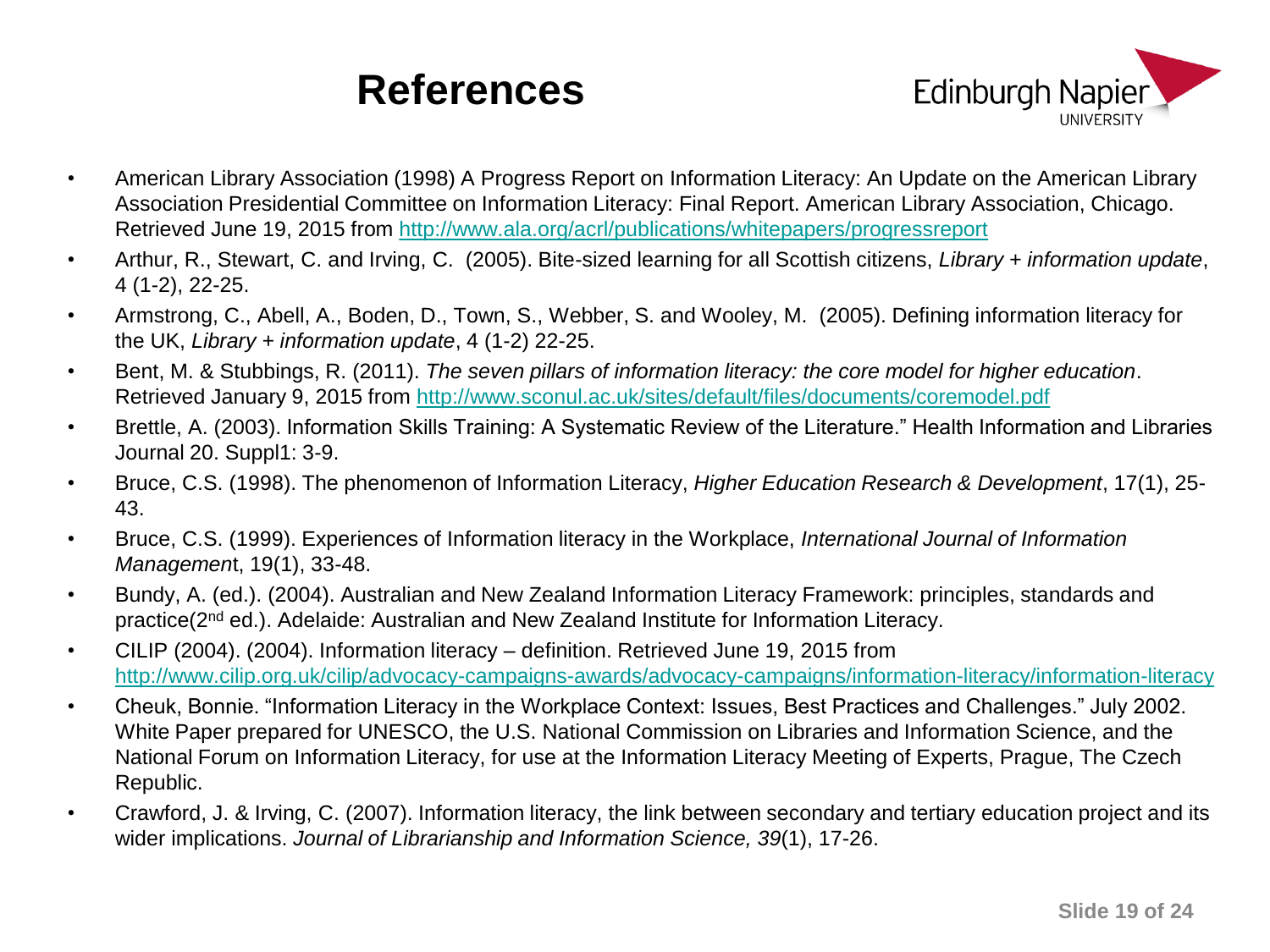

- Crawford, J. & Irving, C. (2009). Information literacy in the workplace: a qualitative exploratory study. *Journal of librarianship and information Science*, *41*(1), 29-38. Crawford, J. & Irving, C. (2012). Information literacy in employability training: the experience of Inverclyde Libraries. *Journal of Librarianship and Information Science, 44*(2), 79-89.
- Crawford, J.C. & Irving, C. (2013). *Information literacy and lifelong learning: policy issues, the workplace, health and public libraries* (59-86). Oxford: Chandos.
- Foreman J. & Thomson L. (2009). Government information literacy in the "century of information". *Journal of Information Literacy*, *3*(2), 64-72.
- Garner, S.D. (2006). Report of a high-level colloquium on information literacy and lifelong learning held at the Bibliotheca Alexandrina, Alexandria, Egypt, November 6-9, 2005. Retrieved January 8, 2015 from <http://unesdoc.unesco.org/images/0014/001448/144820e.pdf>
- Goldstein, S., (2014). Transferring information know-how: Information literacy at the interface between higher education and employment. Retrieved June 19, 2015 from [http://www.researchinfonet.org/wp](http://www.researchinfonet.org/wp-content/uploads/2014/09/Report-on-transferability-of-IL-beyond-academia-FINAL.pdf)[content/uploads/2014/09/Report-on-transferability-of-IL-beyond-academia-FINAL.pdf](http://www.researchinfonet.org/wp-content/uploads/2014/09/Report-on-transferability-of-IL-beyond-academia-FINAL.pdf)
- Harrison, Reeve, F., Hanson, A. & J. Clarke. (2002). Introduction: perspectives on learning. In Harrison, Reeve, F., Hanson, A. & J. Clarke. (Ed.), *Supporting lifelong learning: Vol. 1 perspectives on learning.* London: The Stationery Office.
- Hepworth, M. & Walton, G. (2013). Introduction information literacy and information behaviour, complementary approaches for building capability. In M. Hepworth & G. Walton (Eds.) *Developing people's information capabilities: fostering information literacy in educational, workplace and community contexts*. Bingley: Emerald.
- Herring, J.E. (1996). *Teaching information skills in schools*. London: Library Association.
- Herring, J.E. (1999). *Exploiting the Internet as an information resource in schools*. London: Library Association.
- Herring, J. (2004) The Internet and Information Skills: a guide for teachers and school librarians. London: Facet.
- Irving, C (2006). The role of information literacy in addressing a specific strand of lifelong learning: the work agenda. Retrieved April 15<sup>th</sup>, 2015 from<http://www.therightinformation.org/storage/documents/>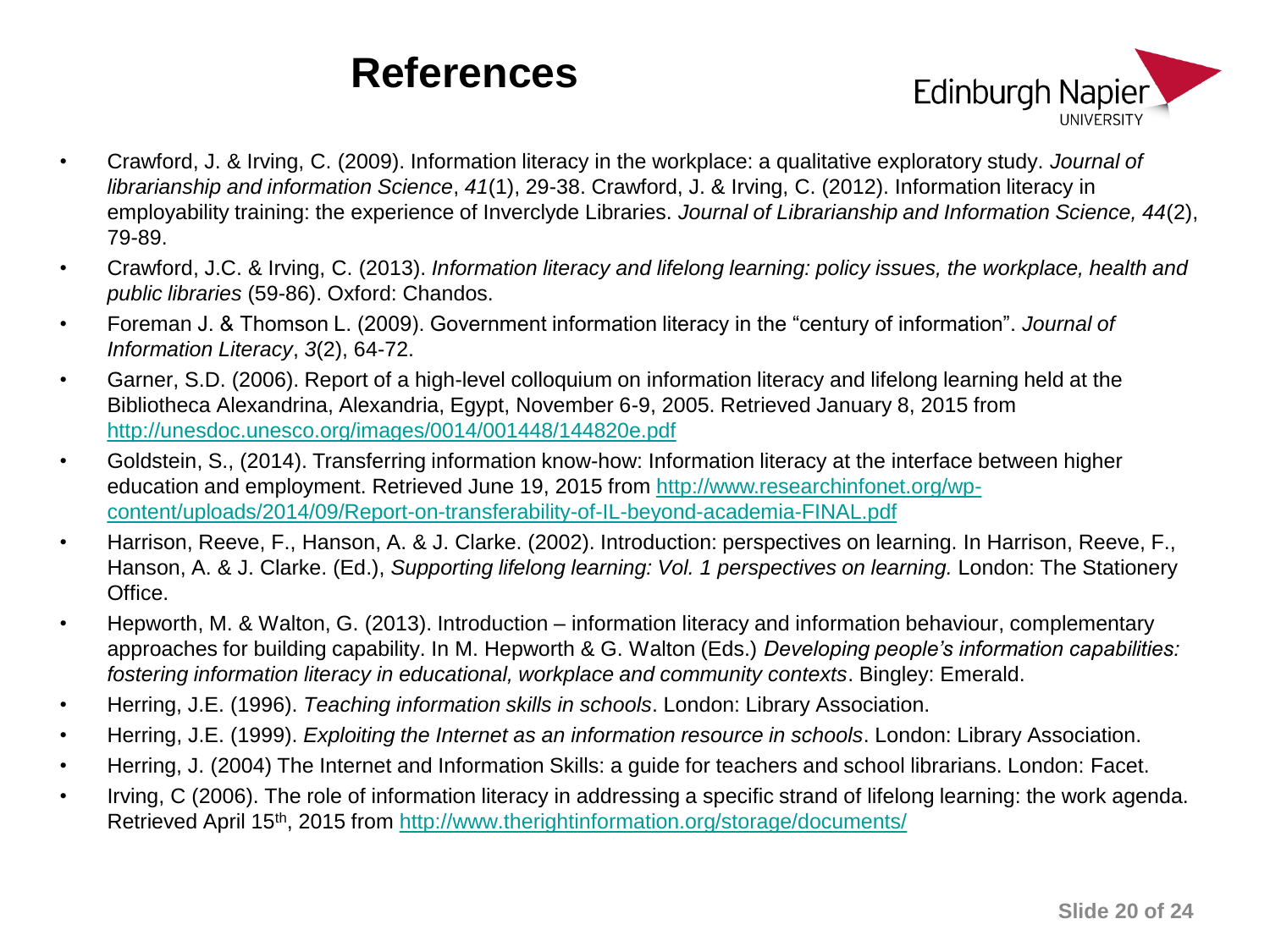

- Irving, C (2007, March). The development of a national information literacy framework (Scotland). Paper presented at *LILAC,* Manchester Metropolitan University.
- Irving, C. & Crawford, J., (2007) Information literacy: a framework for life, *Library + information update*, 6 (7-8) pp. 52- 53.
- Irving, C (2010). Case study. Engaging and influencing policy and the curriculum the Scottish Information Literacy Project experience. In: C. Rankin and A. Brock (eds), *Library services for children and young people: challenges and opportunities in the digital age.* London: Facet, pp. 49-62.
- Irving, C (2011). National information literacy framework (Scotland): pioneering work to influence policy making or tinkering at the edges? *Library Trends*, 60 (2) pp. 419-439.
- Irving, C. (2013). Recognising information literacy as an early-years issue. In J.C. Crawford, & C. Irving (2013). *Information literacy and lifelong learning: policy issues, the workplace, health and public libraries* (pp. 59-86). Oxford: Chandos.
- Jackson , A. (2010) Just enough education to perform : information skills, professionalism and employability. Paper presented at the Librarians' Information Literacy Annual Conference, 29th – 31st March 2010. Limerick, Republic of Ireland. Available at:

[http://www.lilacconference.com/dw/programme/Presentations/Wednesday/Lecture\\_Theatre/Jackson\\_just\\_enough\\_ed](http://www.lilacconference.com/dw/programme/Presentations/Wednesday/Lecture_Theatre/Jackson_just_enough_education.pdf) [ucation.pdf](http://www.lilacconference.com/dw/programme/Presentations/Wednesday/Lecture_Theatre/Jackson_just_enough_education.pdf)

- Johnston, B. & Webber, S. (2003). Information literacy in higher education: a review and case study. *Studies in Higher Education*, *28*(3) 335-352.
- Lloyd, A (2004) 'Working (In) formation: Conceptualizing information literacy in the workplace', in Life Long Learning: Whose Responsibility and What is your Contribution? Proceedings of the 3rd International Life Long Learning Conference, June 13-16, Central Queensland University Press, Rockhampton, QLD, pp. 218-224.
- Lloyd, A (2005). Information literacy; different contexts, different concepts, different truths?' *Journal of Library and Information Science*, 37 (2), pp. 82-88.
- Lloyd, A**.** (2010). *Information literacy landscapes: information literacy in education, workplace and everyday contexts*. Cambridge, UK: Chandos.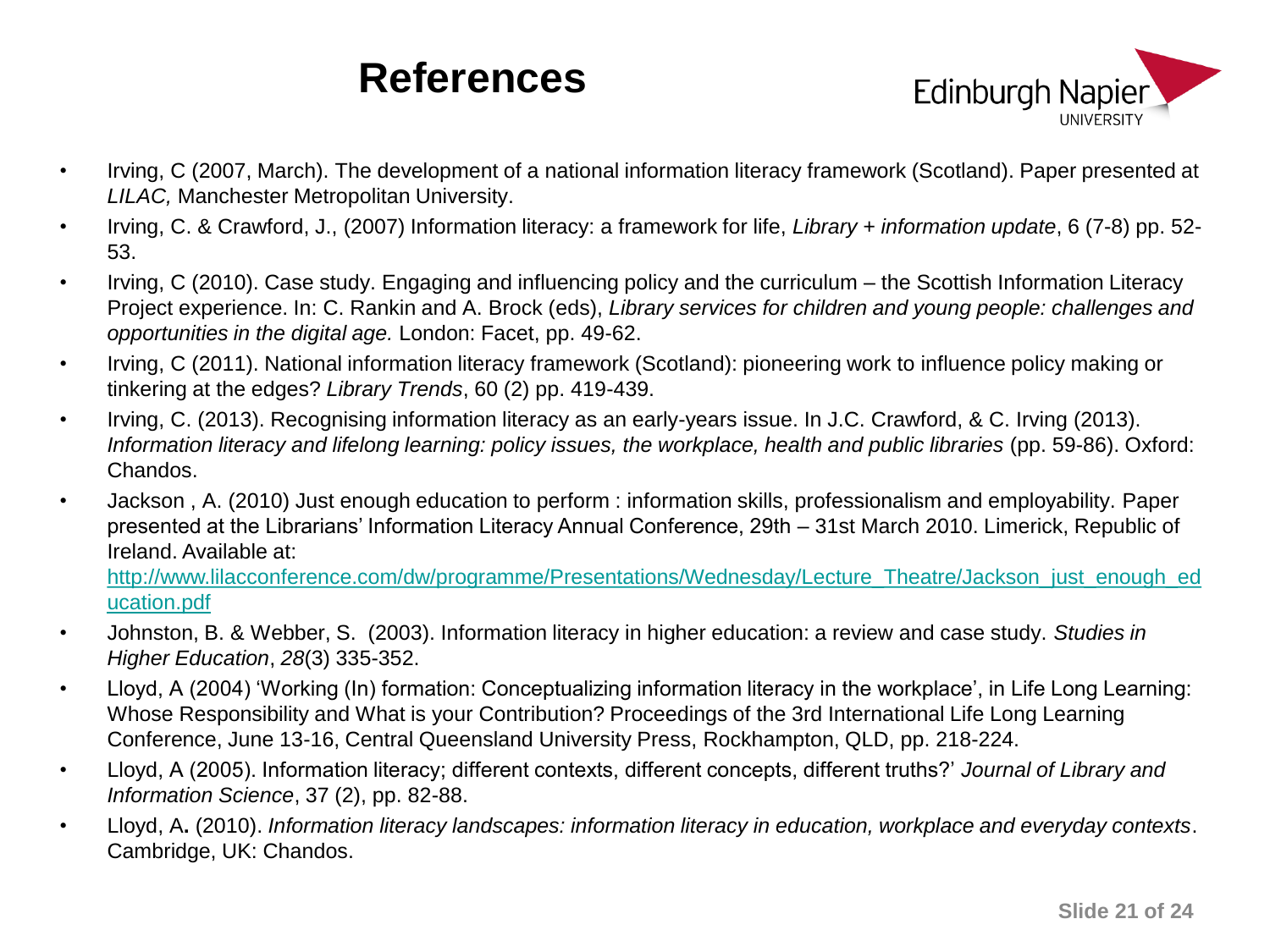

- Lloyd, A., Kennan, M. A., Thompson, K. M., & Qayyum, A. (2013). Connecting with new information landscapes: Information literacy practices of refugees. *Journal of Documentation, 69*(1), 121-144.
- Muggleton, T. H., & Ruthven, I. (2012). Homelessness and access to the informational mainstream. *Journal of Documentation,68*(2), 218-237.
- NHS Education for Scotland. (2008). Better informed for better health and better care A framework to support improved information use for staff and patients. Retrieved June 19, 2015 from
- Pickard, A. (2004). Young people and the internet. *Library + Information Update,* 3(1): 32-4
- Pilerot, O. & Lindberg, J. (2011). The concept of information literacy in policy-making texts: an imperialistic project? *Library Trends*. 60(2), 338-360.
- Pilerot, O. (2014). Connections between research and practice in the information literacy narrative: a mapping of the literature and some propositions. *Journal of Librarianship & Information Science.* Retrieved March 26, 2015 from <http://lis.sagepub.com/content/early/2014/11/24/0961000614559140.full.pdf+html>
- Reedy, K., Mallett, K., & Soma, N. (2013). iKnow: Information skills in the 21st century workplace. *Library and Information Research, 37*(114), 105-122.
- Scottish Executive (2003). *Life through learning through life: the lifelong learning strategy for Scotland.* Retrieved June 19, 2015 from *http://www.gov.scot/Publications/2003/02/16308/17750*
- Shenton, A. (2004). Children's information needs: why do we know so little? *Library + Information Update,* 3(1): 30-1
- Smith, L. (2014) Critical Information Literacy for the Development of Political Agency. Paper presented at the IFLA WLIC 2014 Information Literacy Satellite, 16-22 August 2014, Lyon, France Available at: [https://laurensmith.files.wordpress.com/2014/08/critical-information-literacy-for-the-development-of-political-agency](https://laurensmith.files.wordpress.com/2014/08/critical-information-literacy-for-the-development-of-political-agency-ifla-satellite-limerick-2014.pdf)[ifla-satellite-limerick-2014.pdf](https://laurensmith.files.wordpress.com/2014/08/critical-information-literacy-for-the-development-of-political-agency-ifla-satellite-limerick-2014.pdf)
- Society of College, National and University Libraries (1999). *Information skills in higher education.* Retrieved January 8, 2015 from [http://www.sconul.ac.uk/sites/default/files/documents/Seven\\_pillars2.pdf](http://www.sconul.ac.uk/sites/default/files/documents/Seven_pillars2.pdf)
- UNESCO. (2003). The Prague declaration "Towards an information literate society" Retrieved January 8, 2015 from <http://www.unesco.org/new/fileadmin/MULTIMEDIA/HQ/CI/CI/pdf/PragueDeclaration.pdf>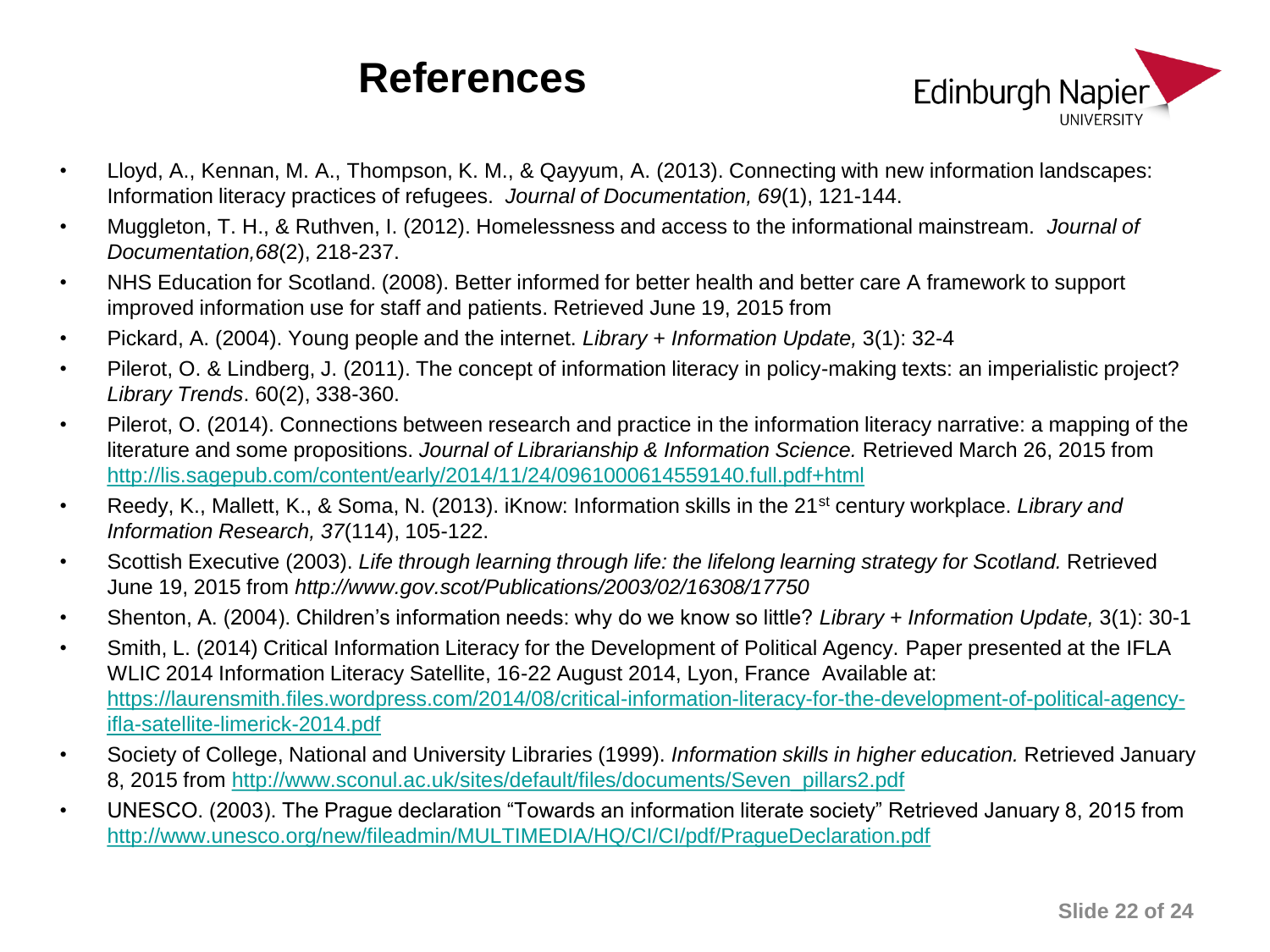

- Webber, S. and Johnston, B. (2013) Transforming IL for HE in the 21st century: a Lifelong Learning approach. in Hepworth, M. and Walton, G. (Eds.) Developing people's information capabilities fostering information literacy in educational, workplace and community contexts. Emerald. pp.15-30.
- Williams. D., Wavell. C. & Coles. L. (2001). Research into the *Impact of school library services on achievement and*  learning. Retrieved from <https://www.rgu.ac.uk/3AC6AB20-595B-11E1-BF5B000D609CB064> 8<sup>th</sup> February 2015.
- Williams. D., Cooper, K. & Wavell. C. (2014).Information literacy in the workplace: an annotated bibliography. Retrieved from <http://www.researchinfonet.org/wp-content/uploads/2014/01/Workplace-IL-annotated-bibliography.pdf> June 19, 2015.
- Wilson , T. (2015) Information Literacy and Trade Unions . Paper presented at the Librarians' Information Literacy Annual Conference, 8th – 10th April 2015. Newcastle, UK. Available at: [Information Literacy and Trade Unions](https://campus.recap.ncl.ac.uk/Panopto/Pages/Viewer.aspx?id=a6d89310-755c-47d1-8b0d-6b955be03a94) (audio only).
- Wai-yi Cheuk, B. (1998). Modelling the Information Seeking and Use Process in the Workplace: Employing Sense-Making Approach. *Division of Information Studies*, *4*(2), 7. Retrieved from<http://informationr.net/ir/4-2/isic/cheuk.html> June 19, 2015.
- Zurkowski, P. (1974). T*he information services environment: relationships and priorities*. Washington. National Commission on Libraries and Information Science. Retrieved January 22, 2015 from <http://files.eric.ed.gov/fulltext/ED100391.pdf>